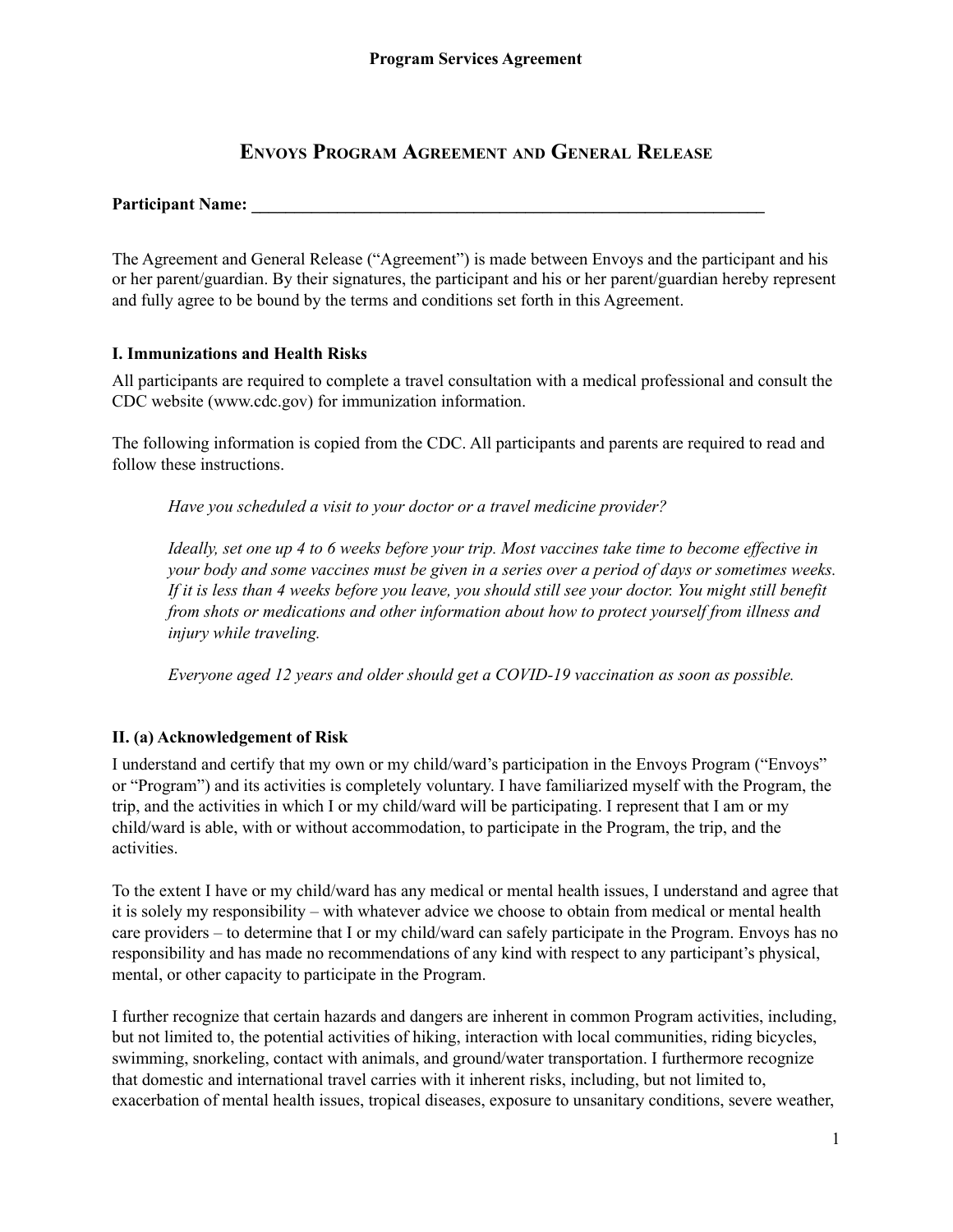public disorder, and transportation accidents.

I acknowledge that although Envoys has taken safety measures to reduce the risk of injury to Program participants, it cannot ensure nor guarantee that the participants, equipment, premises, and/or activities will be free of hazards, accidents and/or injuries. I further acknowledge that I am aware of and have instructed my child/ward in the importance of knowing and abiding by the Program rules, regulations and procedures, including but not limited to the Envoys Code of Conduct, for the safety of the participants.

I also understand and agree that the Envoys does not provide a physician or other trained medical personnel at any point during the Program. I also understand and agree that Envoys does not provide any medical advice, treatment, or other medical support of any kind during the Program. I also understand that Envoys does not supply any medication required by participants for any purpose including, but not limited to emergency treatment equipment such as Epi-Pens, glucose monitors, or defibrillators, and that participants are solely responsible for bringing, storing, and administering any medication they may need, including in connection with any allergy or other condition that may arise during the Program.

I acknowledge that all risks cannot be prevented and I recognize that no one can guarantee freedom from all harm, including accidents, injuries, illnesses, and deaths. I understand and acknowledge that although the program activities may be approved, sponsored, administered, or organized by Envoys, Envoys is not in a position to prevent any injury, illness, loss or harm that participants may suffer by virtue of participation and I am not relying on Envoys or any of its employees or agents to do so.

I understand that it is my responsibility to secure the necessary travel documents, including passports and visas, and that failure to do so does not constitute grounds for a refund.

# **II. (b) General Release**

Should I or my child/ward require medical care and treatment, I consent to, and authorize Envoys and their designees, to arrange for and provide care and treatment (including administering medication and antibiotics) for routine health needs or conditions, and to make decisions regarding routine or emergency medical treatment during the trip.

Should I or my child/ward sustain any personal injury of any kind or any property damage as a result of participation in this trip, I hereby release and hold harmless Envoys and their management, agents, and employees ("Released Parties") from any and all liability claims, actions, costs and expenses that may arise from injury or harm, except to the extent that the liability, damage, injury, loss, accident or illness is caused by the gross negligence or willful misconduct of Envoys.

# This includes

- o any and all claims that may arise from any cause whatsoever, whether resulting from acts or omissions of any persons, from the operation or condition of the facilities or premises, from acts of war or terrorism, or from acts of God or nature, or risks associated with the consumption of alcoholic beverages, use of illegal drugs in any form, and injury or death from causes such as traffic accidents, crime, assault and theft
- o responsibility for any accident, illness, injury, or any other damage or consequence arising or resulting directly or indirectly from my child's participation in the Program
- o any liability, damage, or injury that may be caused by my child/ward's negligence or willful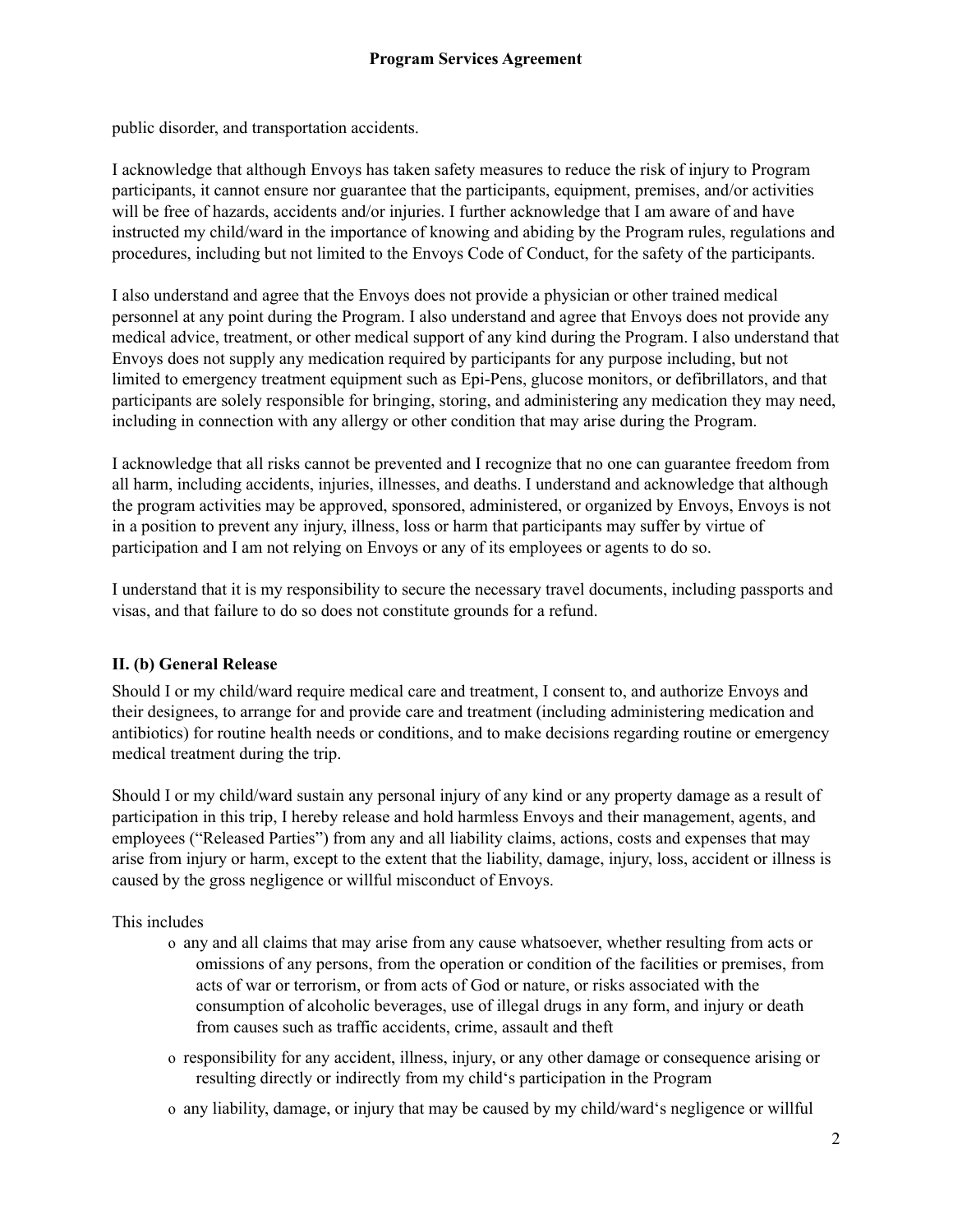acts committed prior to, during or after participation in the Program

o any liability, damage, or injury caused by the intentional or negligent acts or omissions of any other participant in the Program, or caused by any other person.

# **III. Refund Policies**

After a participant is accepted into a program, the participant is responsible for procuring all necessary travel documents and correctly completing all required waivers and medical forms. Program participants will not be allowed to travel on their program without the completion of these forms in full. Forms may not be altered.

Envoys strongly recommends that schools and families purchase travel cancellation insurance for all programs.

# **a) Alterations/Cancellations Initiated by Participant/School**

In any event of a cancellation, Envoys will not refund third-party fees paid by participants. This includes airline tickets booked by Envoys on the behalf of participants.

Any participant cancellations will be refunded according to the following schedule of calendar days prior to trip departure:

- $\bullet$  45 days
	- $\circ$  100% of total program cost, minus any nonrefundable deposits and applicable airline
- fees.  $\bullet$  44 – 25 days
	- 50% of total program cost, minus any nonrefundable deposits and applicable airline fees.
- $24 16$  days
	- 25% of total program cost, minus any nonrefundable deposits and applicable airline fees.
- Less than 15 days
	- No refunds will be issued.

Any participant cancellation must be sent via email to info@envoys.com, with the participant cancellation date determined by the receipt of said email.

In the event of an alteration/cancellation initiated as a consequence of decisions made by the school to deny participation in the program for disciplinary, academic or any other reasons, Envoys will not make any modifications to the refund amounts or schedule described above.

In the event that a participant needs to join or leave the Program on dates other than those in the program itinerary, the participant will bear the full cost of any additional travel arrangements, including the cost for Envoys staff to accommodate the change.

# **(b) Alterations/Cancellations Initiated by Envoys**

Envoys reserves the right to expel a participant from the Program for violating our code of [conduct](https://portal.envoys.com/code-of-conduct/) or any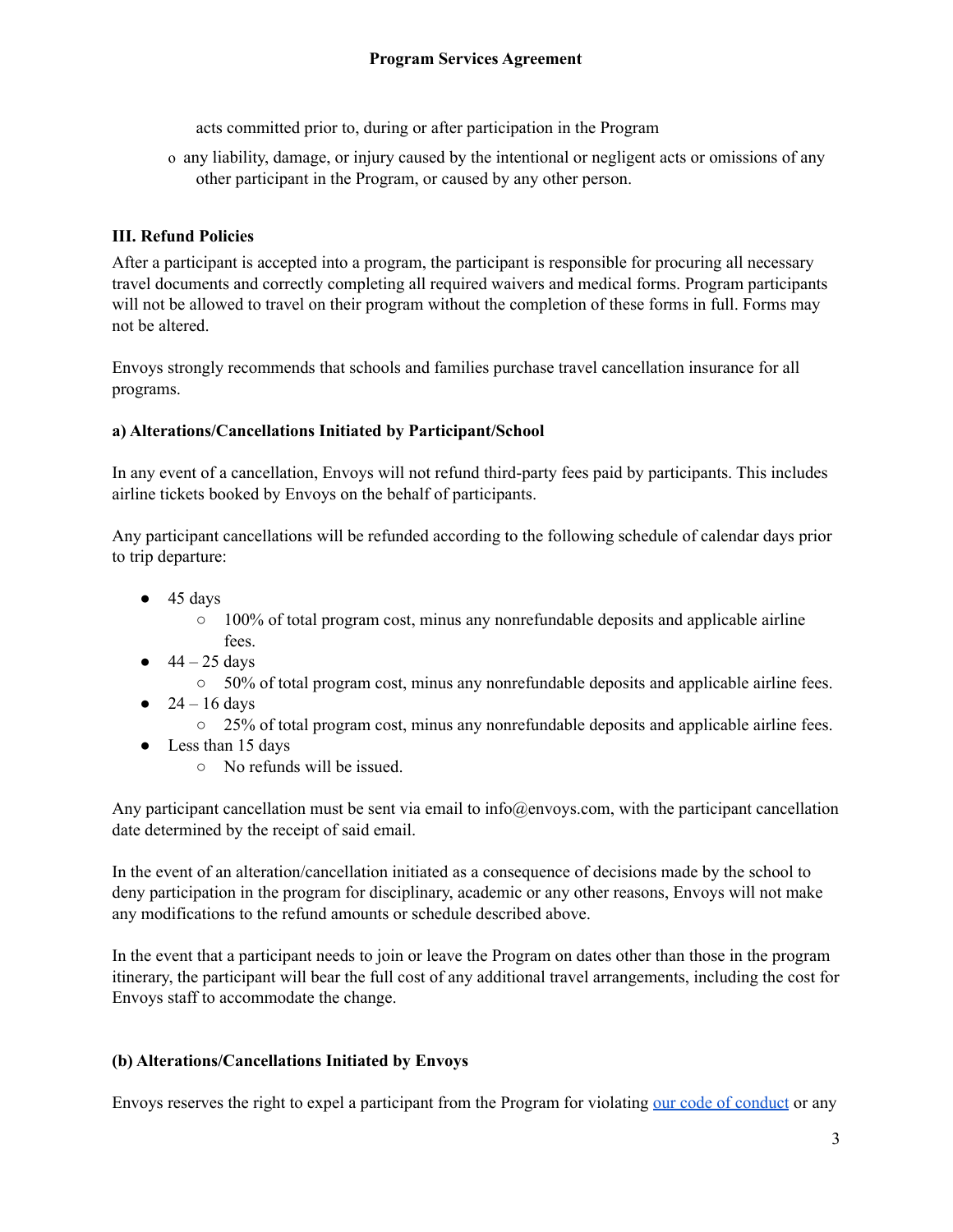egregious behavior or any behavior that puts the participant or any other participant at risk. In this event, the family will bear the full cost of returning the participant to their home airport, including any necessary accompanying adults, and no refunds will be made.

# **(c) Zero Tolerance Policy**

Participants may not purchase, possess, conspire to obtain or consume alcohol, marijuana, or illegal drugs of any sort while on an Envoys trip. Participants caught with or under the influence of alcohol, marijuana, or illegal drugs of any sort will be removed from the trip and sent home at their family's expense.

If the participant is removed from an Envoys trip, no money will be refunded for the portion of the trip missed. Transportation to the appropriate airport to travel home and any additional fees assessed by the airlines and/or Envoys are the responsibility of the participant/family.

Participants are not allowed to engage in any sexual relations while on an Envoys trip. Participants are not allowed to engage in any type of bullying, harassment, or discriminatory behavior, including name calling, making distasteful jokes, taking disrespectful photographs, bullying, or any other form of physical or verbal harassment. Participants failing to follow this policy may be removed from the trip and sent home at their family's expense.

# **(d) Force Maejure Events**

Force Maejure Events include fire, flood, earthquake, elements of nature or acts of God, acts of war, terrorism, riots, civil disorders, rebellions or revolutions, pandemics or public health emergencies, or any other similar cause beyond the reasonable control of Envoys.

In the event of a Force Maejure Event, Envoys will work to determine options, including itinerary adjustments, staffing changes, and/or alternative dates/locations, along with related costs for these changes.

Should these alternatives prove to be impossible to accommodate, Envoys will make a good faith effort to recover ground and flight costs, subject to the terms and policies from each vendor, and provide refunds of unspent funds to the School or Participant.

# **IV. Disputes**

If a dispute under this Agreement arises, our goal is to provide a neutral and cost effective means of resolving the dispute quickly. Before resorting to legal alternatives, we strongly encourage you to first contact us directly to seek a resolution.

Envoys will consider reasonable requests to resolve the dispute through alternative dispute resolution procedures, such as mediation or arbitration, as alternatives to litigation.

# **V. Limitation of Liability**

Envoys will accept liability for the negligence of its staff or agents only to the extent it is obliged under law. Envoys shall not be liable for any damage or loss if the loss or damage is:

o Attributable to the participant's actions.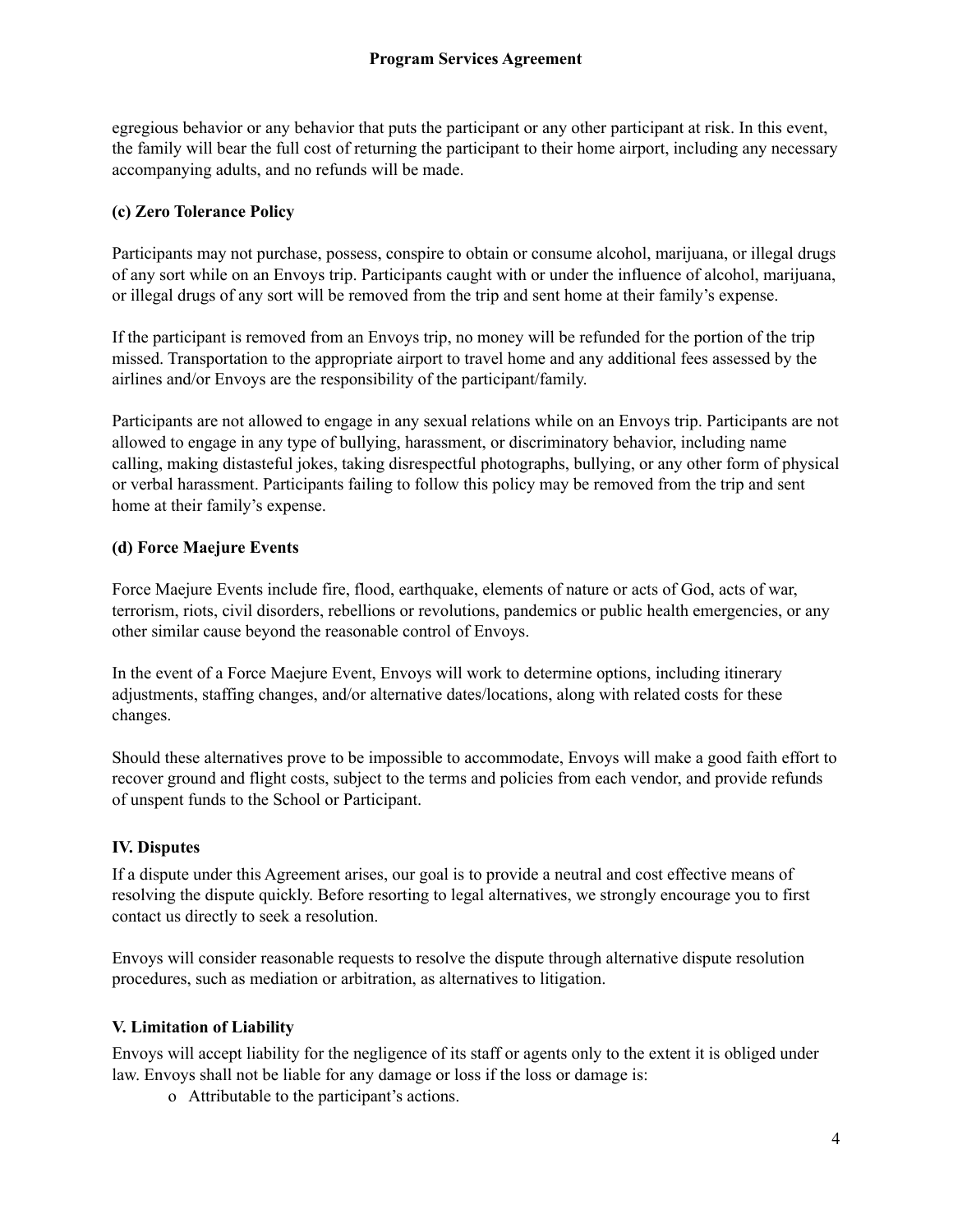- o Attributable to a third party unconnected with the provision of the Program
- o Attributable to the actions of another participant.
- o Due to unforeseen circumstances beyond Envoys' control.
- o Due to refusal of visas, refusal of services by any third party, or other matters of a similar nature.
- o Any liability covered herein is limited to the price paid for services. In the case of damaged property, the liability is limited to a maximum amount equal to the replacement of the property. In all cases, Envoys specifically excludes all liability for indirect or consequential loss or expense.

# **VI. Severability**

If any portion of this Agreement is found by a court to be null and void, all other portions of this Agreements will remain valid and binding.

#### **VII. Photo Release**

If accepted, I hereby grant Envoys all right, title and interest in any and all photographic images and video or audio recordings made during my and/or my child/ward's activities on this trip. This license shall permit and include the usage of such materials in any advertisements in any media or form and shall survive any termination of the Agreement.

#### **Photo Release**

Accepted Denied

**I assert that I am the participant or the parent/guardian of the participant and that, by signing below, I am agreeing to the provisions listed above.**

Participant Name: \_\_\_\_\_\_\_\_\_\_\_\_\_\_\_\_\_\_\_\_\_\_\_\_\_\_\_\_\_\_\_\_\_\_\_\_\_\_\_\_\_\_\_\_\_\_\_\_\_\_\_\_\_\_\_\_\_\_\_\_

Parent/Guardian Name:

Parent/Guardian Signature:  $\blacksquare$ 

Date: \_\_\_\_\_\_\_\_\_\_\_\_\_\_\_\_\_\_\_\_\_\_\_\_\_\_\_\_\_\_\_\_\_\_\_\_\_\_\_\_\_\_\_\_\_\_\_\_\_\_\_\_\_\_\_\_\_\_\_\_\_\_\_\_\_\_\_\_\_\_\_\_